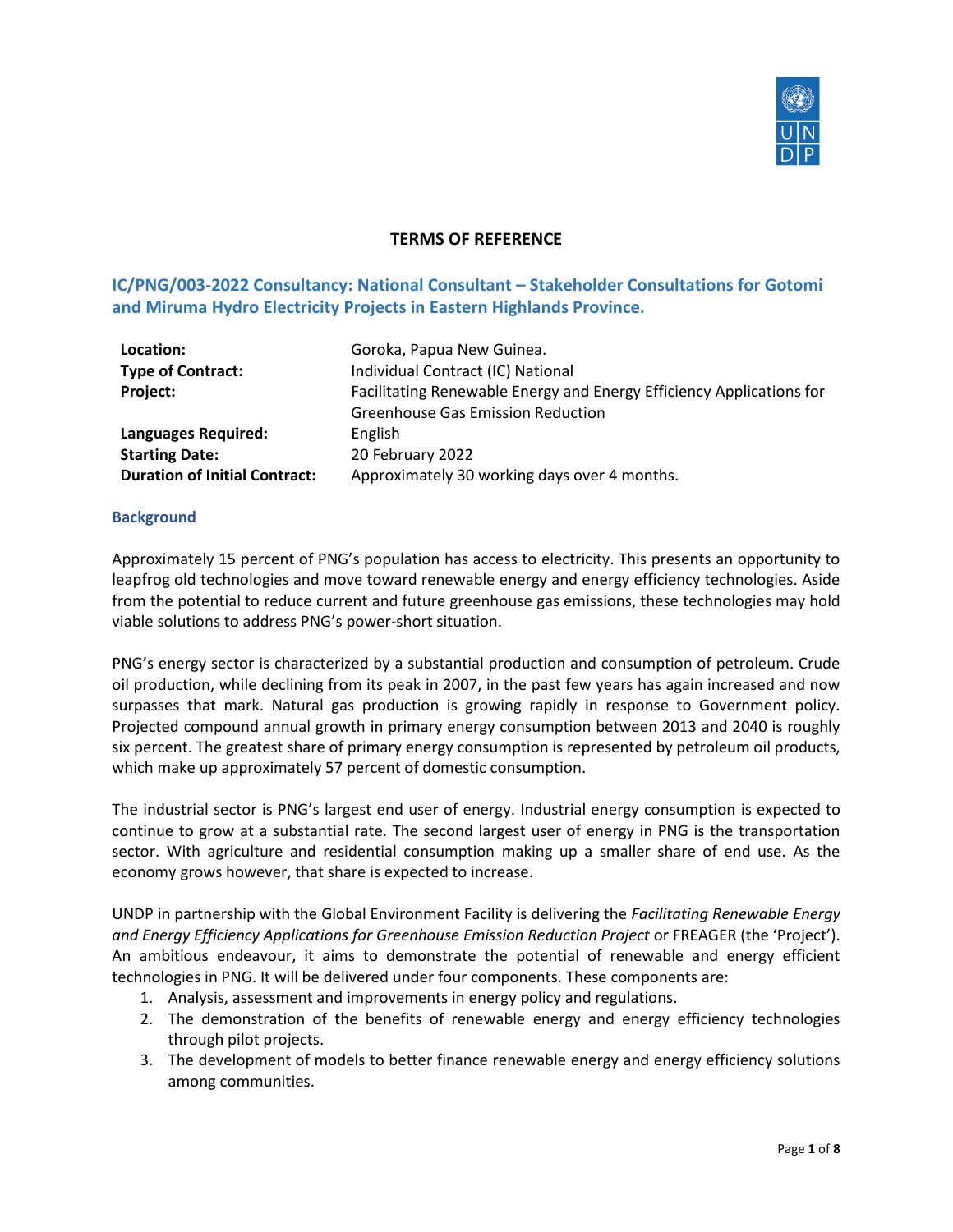

4. Efforts to increase normative change on the use of renewable energy and greater energy efficiency among decisions makers.

Together they will aim to demonstrate a range of renewable energy and energy efficient technologies to encourage their broader replication and up-take.

### **Key objectives**

The National Consultant will work together with the project management unit and support the Climate Change Development Authority to prepare and conduct stakeholder consultations and government liaisons at Gotomi (Lufa District) and Miruma (Daolo District) in Eastern Highlands Province for the FREAGER Project mini-hydro demos. The outcome of these will inform financial sustainability planning for the mini-hydro-electricity projects.

#### **Duties and Responsibilities**

The consultant will report to the Head of Programme. S/He will be responsible for the planning and conducting of a successful stakeholder consultation and the compilation of reports. S/He will be working closely with the Government counterparts, civil society, private sector and communities in identifying issues and opportunities for interventions of the key actors involved in the implementation of the demonstration projects. This entails:

- 1. Providing advice to Government counterparts on the methodology and approach to be used in the conduct of stakeholder consultations in relation to the two renewable energy projects.
- 2. Providing timely quality information and technical advice to CCDA, UNDP and key stakeholders. Including the review and update of draft questionnaires, consultation plans and recommendations for sustainability planning.
- 3. Coordinating day-to-day activities of the consultation process in collaboration with CCDA and UNDP. This includes leading field consultations with the support of the CCDA Low Carbon Growth and Mitigation Branch and UNDP.

#### **Deliverables**

| Key milestones or deliverables | <b>Report due</b> | Payment<br>Percentage | <b>Review and Approvals</b> |
|--------------------------------|-------------------|-----------------------|-----------------------------|
|--------------------------------|-------------------|-----------------------|-----------------------------|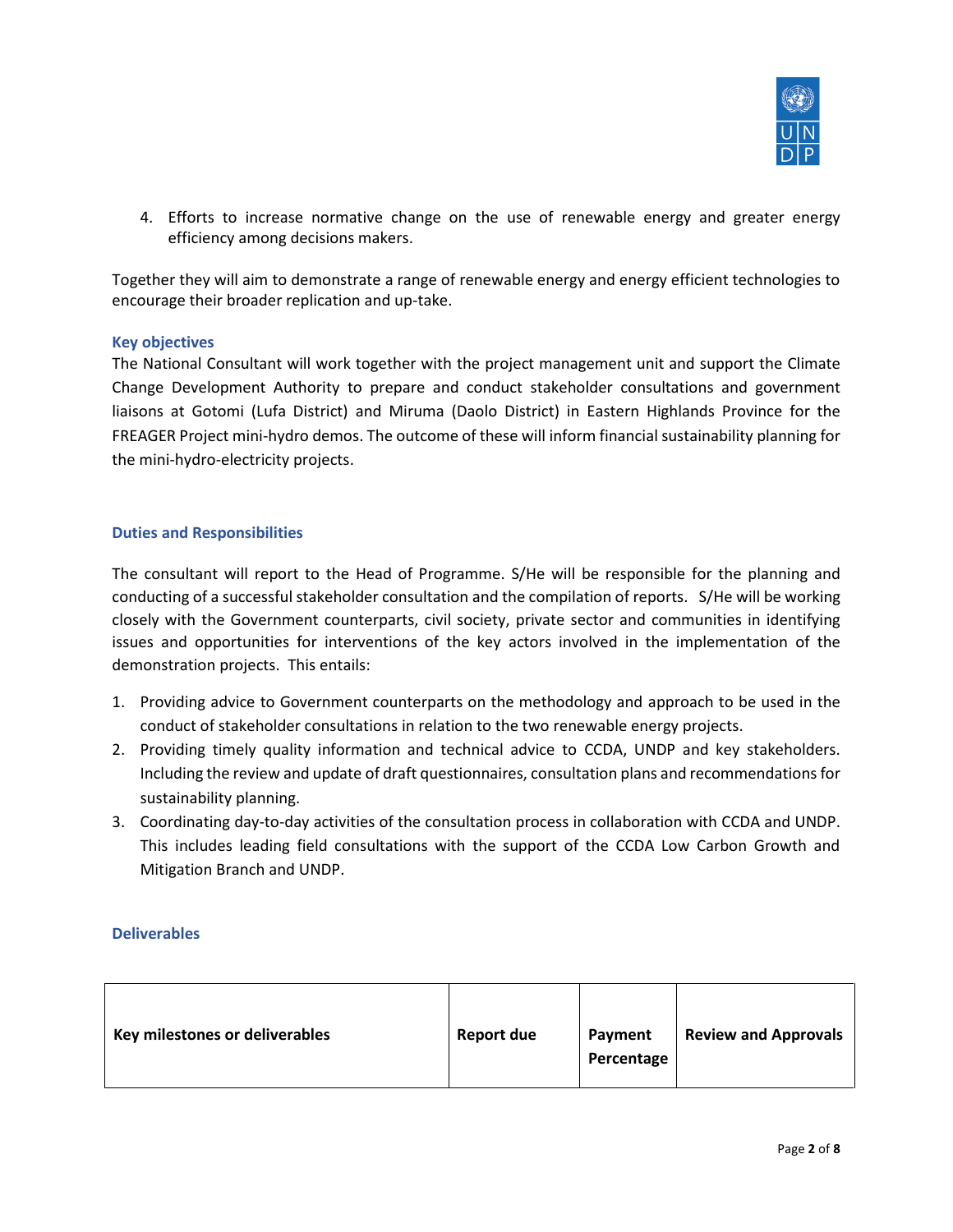

| Payment upon signing of contract.                                                                                                                                                         | Week 0  | 10 | <b>Head of Programme</b> |
|-------------------------------------------------------------------------------------------------------------------------------------------------------------------------------------------|---------|----|--------------------------|
| Payment upon submission and acceptance of<br>the following deliverables:                                                                                                                  |         |    |                          |
| An inception report outlining the<br>methodology and approach to be utilized<br>in the conduct of the stakeholder<br>consultations relating to the Gotomi and<br>Miruma mini-hydro demos. | Week 2  | 15 | Head of Programme        |
| A consultation plan containing list of<br>stakeholders and schedule of activities.                                                                                                        |         |    |                          |
| Payment upon submission and acceptance of<br>the following deliverables:                                                                                                                  |         |    |                          |
| A progress report outlining findings of<br>missions.                                                                                                                                      |         |    |                          |
| A compilation of draft recommendations<br>$\bullet$<br>to be considered in the development of<br>sustainability plans for Gotomi and<br>Miruma mini-hydro projects.                       | Week 6  | 25 | Head of Programme        |
| Payment upon submission and acceptance of<br>the following deliverables:                                                                                                                  |         |    |                          |
| A final report of the assignment outlining<br>$\bullet$<br>lessons learnt.                                                                                                                | Week 15 | 50 | <b>Head of Programme</b> |
| A sustainability plan for Gotomi hydro<br>electricity project, with emphasis on<br>financing of the project.                                                                              |         |    |                          |
| A sustainability plan for Miruma hydro-<br>$\bullet$<br>electricity project, with emphasis on<br>financing of the project.                                                                |         |    |                          |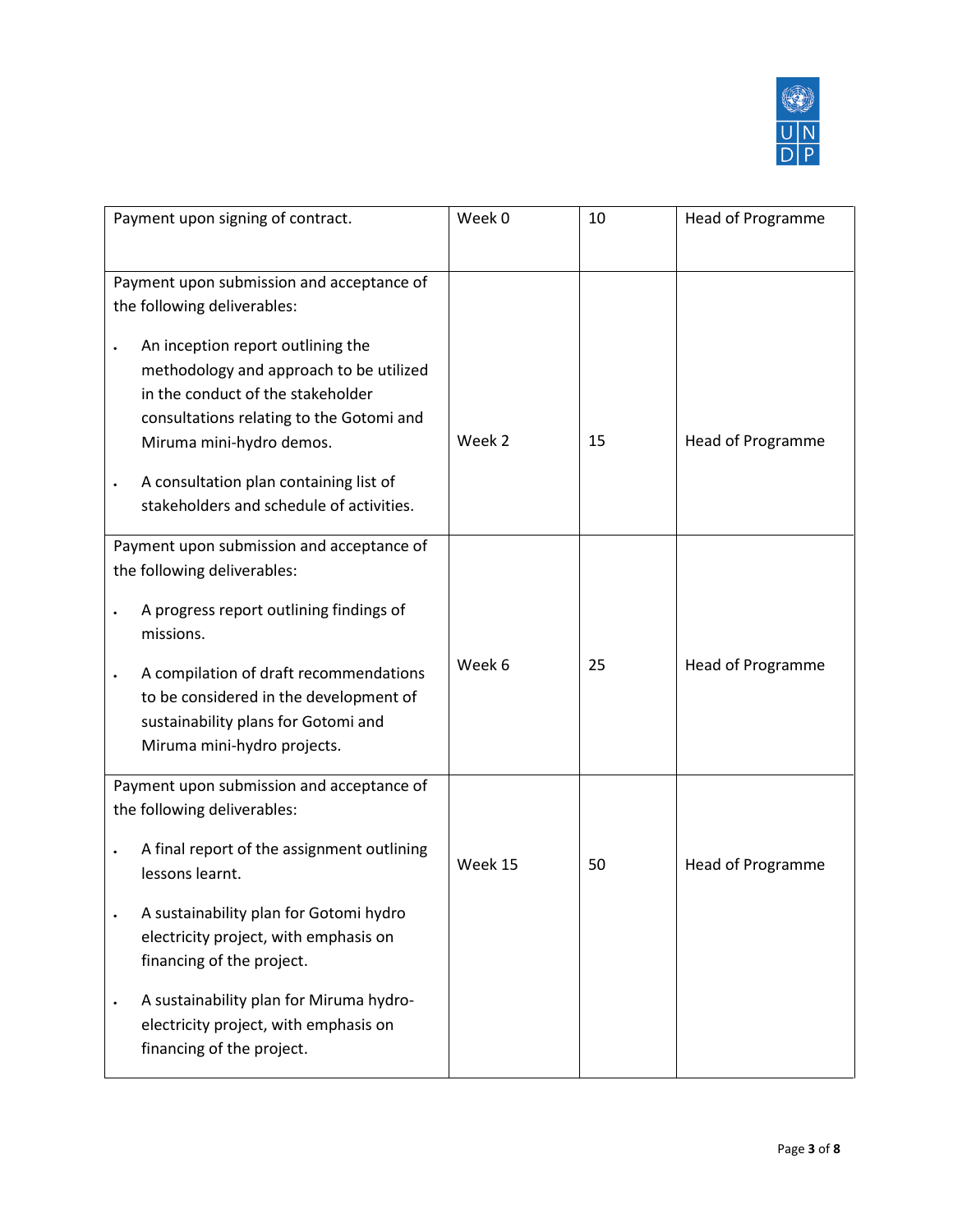

### **Reporting and payment terms**

The Consultant will work under the direct supervision of the Head of Environment Portfolio or delegate and in close coordination with National Project Manager for FREAGER Project.

Submission of specific deliverables will be completed in accordance with the above schedule unless revised timelines are mutually agreed by UNDP and the Consultant. Acceptance of deliverables will be determined by UNDP Deputy Resident Representative or delegate.

Milestone payments will be made upon submission and acceptance of specific deliverables.

#### **Resources Provided**

The Consultant shall provide his/her own working equipment (hardware and software) and baseline connectivity except in situations where specialised equipment is required in-country (e.g. satellite phone, office printing) where upon the Country Office shall avail as required.

### **Education and experience**

- Bachelor's degree in Social Science, Business, Environmental Management, or other relevant discipline.
- At least 7 years of experience working in the development sector at national and local levels in Papua New Guinea.
- Expertise and knowledge in Free, Prior and Informed Consent processes is an advantage.
- Experience on negotiating agreements for infrastructure projects in Papua New Guinea is preferable.
- Knowledge of government financing processes is an advantage.
- Strong facilitation and coordination skill.
- Experience of working in multinational teams to implement programs involving different funding and implementing agencies.
- Experience working with setting up of utility projects in Papua New Guinea is an advantage.
- Experience in business development.

#### **Competencies**

- Demonstrates integrity by modelling the UN values and ethical standards.
- Displays cultural, gender, religion, race, nationality and age sensitivity and adaptability. and
- Treats all people fairly without fear or favour.
- High level of computer literacy is essential (in particular, word processing and presentation software). Knowledge of GIS is an asset.
- Excellent speaking and writing skills in English are necessary.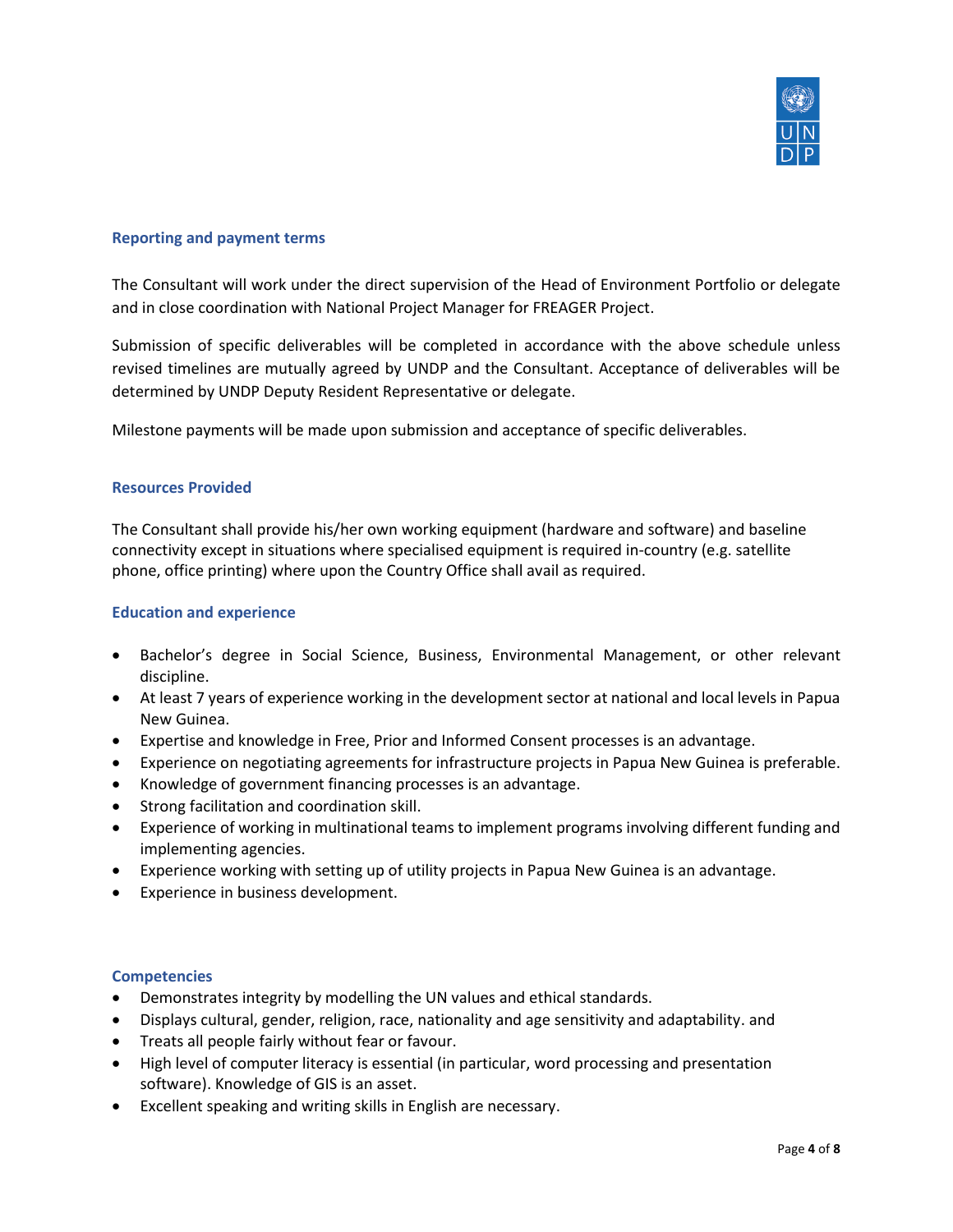

- High level planning, organizational and time management skills, including flexibility, attention to detail and the ability to work under pressure to meet challenging deadlines.
- Analytical and problem-solving skills of a high order, including the ability to formulate recommendations and advice senior management on tackling difficult scenarios.
- Leadership qualities, including the ability to make sound judgment, meet challenges constructively and creatively.
- Excellent interpersonal skills, including ability to establish strong cooperative relationships with senior government officials, civil society and donors.
- Ability to quickly adapt to change, and to remain calm under pressure.
- Proven cross-cultural communication and the ability to function effectively in an international, multicultural environment.

### **Evaluation**

#### Cumulative analysis

The proposals will be evaluated using the cumulative analysis method with a split 70% technical and 30% financial scoring. The proposal with the highest cumulative scoring will be awarded the contract. Applications will be evaluated technically, and points are attributed based on how well the proposal meets the requirements of the Terms of Reference using the guidelines detailed in the table below:

When using this weighted scoring method, the award of the contract may be made to the individual consultant whose offer has been evaluated and determined as:

a) Responsive/compliant/acceptable, and

b) Having received the highest score out of a pre-determined set of weighted technical and financial criteria specific to the solicitation.

- \* Technical Criteria weighting. 70%
- \* Financial Criteria weighting. 30%

Only candidates obtaining a minimum of 49 points in the Technical Evaluation would be considered for the Financial Evaluation. Interviews may be conducted as part of technical assessment for shortlisted proposals.

| Criteria          |                                                                     | <b>Points</b> | Percentage |
|-------------------|---------------------------------------------------------------------|---------------|------------|
| Qualification     |                                                                     |               | 10%        |
|                   | Bachelor's degree in Social Science, Business, Environmental        |               |            |
|                   | Management, or other relevant discipline.                           | 10            |            |
| <b>Experience</b> |                                                                     |               | 49%        |
|                   | At least 7 years of experience working in the development sector at | 10            |            |
|                   | national and local levels in Papua New Guinea.                      |               |            |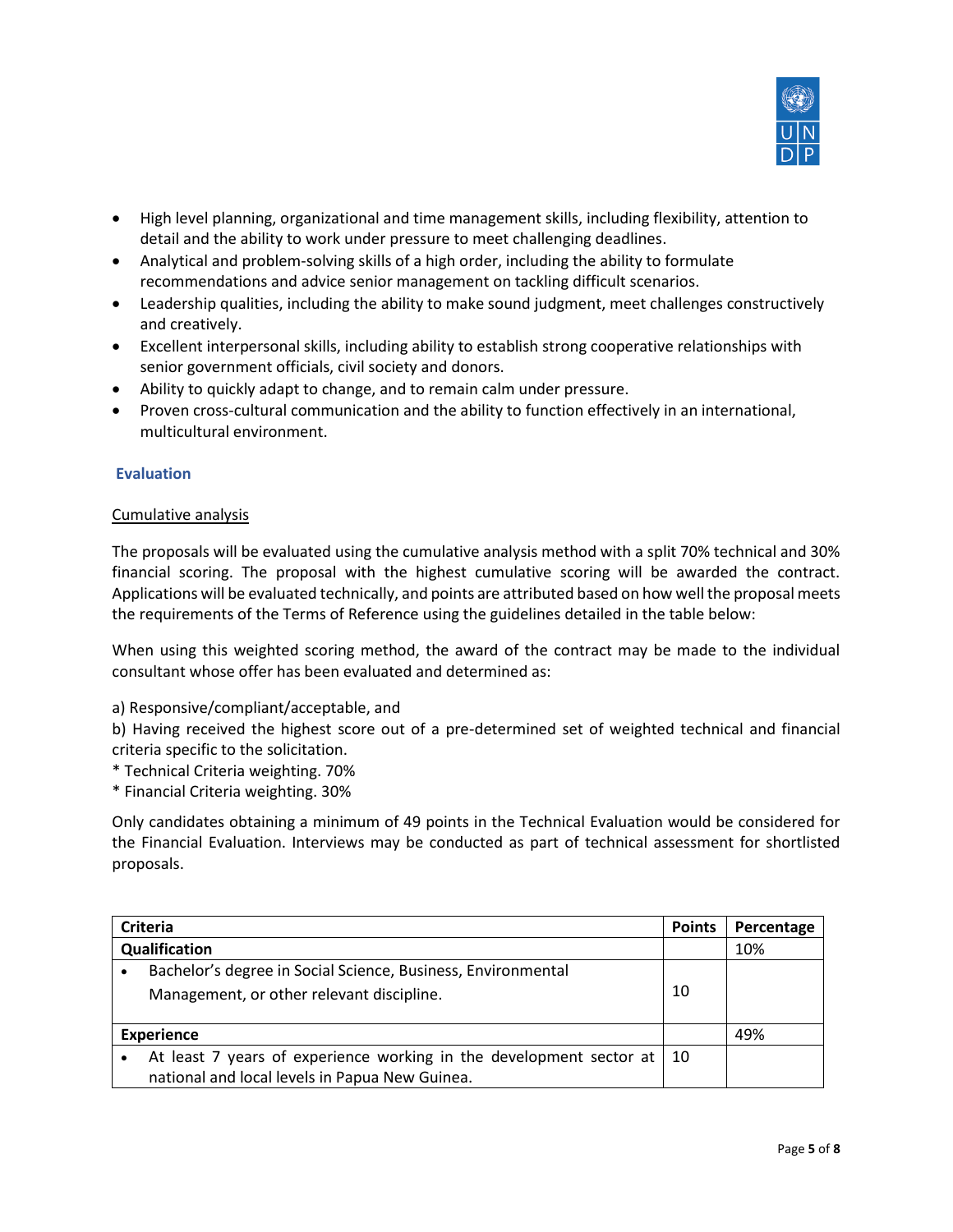

|              | Expertise and knowledge in Free, Prior and Informed Consent processes                                                          |              |      |
|--------------|--------------------------------------------------------------------------------------------------------------------------------|--------------|------|
|              | is an advantage.                                                                                                               |              |      |
| $\bullet$    | Experience on negotiating agreements for infrastructure projects in                                                            | 14           |      |
|              | Papua New Guinea is preferable.                                                                                                |              |      |
| ٠            | Knowledge of government financing processes is an advantage.                                                                   |              |      |
|              | Experience working with setting up of utility projects in Papua New                                                            | 5            |      |
|              | Guinea is an advantage.                                                                                                        |              |      |
| $\bullet$    | Strong facilitation and coordination skill.                                                                                    | 10           |      |
| ٠            | Experience of working in multinational teams to implement programs                                                             | 5            |      |
|              | involving different funding and implementing agencies.                                                                         |              |      |
|              | Experience in business development.                                                                                            | 5            |      |
|              |                                                                                                                                |              |      |
|              | <b>Competencies</b>                                                                                                            |              | 11%  |
|              | Demonstrates integrity by modelling the UN values and ethical<br>standards.                                                    | $\mathbf{1}$ |      |
| ٠            | Displays cultural, gender, religion, race, nationality and age sensitivity                                                     | 1            |      |
|              | and adaptability. and                                                                                                          |              |      |
| $\bullet$    | Treats all people fairly without fear or favour.                                                                               | 1            |      |
| ٠            | High level of computer literacy is essential (in particular word processing                                                    | 1            |      |
|              | and presentation software). Knowledge of GIS is an asset.                                                                      |              |      |
| $\bullet$    | Excellent speaking and writing skills in English are necessary.                                                                | 1            |      |
| ٠            | High level planning, organizational and time management skills,                                                                | $\mathbf{1}$ |      |
|              | including flexibility, attention to detail and the ability to work under                                                       |              |      |
|              | pressure to meet challenging deadlines.                                                                                        |              |      |
| $\bullet$    | Analytical and problem-solving skills of a high order, including the ability                                                   | 1            |      |
|              | to formulate recommendations and advice senior management on                                                                   |              |      |
|              | tackling difficult scenarios.                                                                                                  | 1            |      |
| $\bullet$    | Leadership qualities, including the ability to make sound judgment, meet                                                       |              |      |
|              | challenges constructively and creatively.                                                                                      | $\mathbf{1}$ |      |
| $\bullet$    | Excellent interpersonal skills, including ability to establish strong                                                          |              |      |
|              | cooperative relationships with senior government officials, civil society                                                      |              |      |
|              | and donors.                                                                                                                    | 1            |      |
|              | Ability to quickly adapt to change, and to remain calm under pressure.                                                         |              |      |
|              | and                                                                                                                            | 1            |      |
|              | Proven cross-cultural communication and the ability to function<br>effectively in an international, multicultural environment. |              |      |
|              |                                                                                                                                |              |      |
|              | <b>Technical Criteria</b>                                                                                                      |              | 70%  |
|              | **If necessary, interviews shall also be conducted as part of the technical                                                    |              |      |
|              | evaluation to ascertain best value for money.<br><b>Financial Criteria - Lowest Price</b>                                      |              | 30%  |
| <b>Total</b> |                                                                                                                                |              | 100% |
|              |                                                                                                                                |              |      |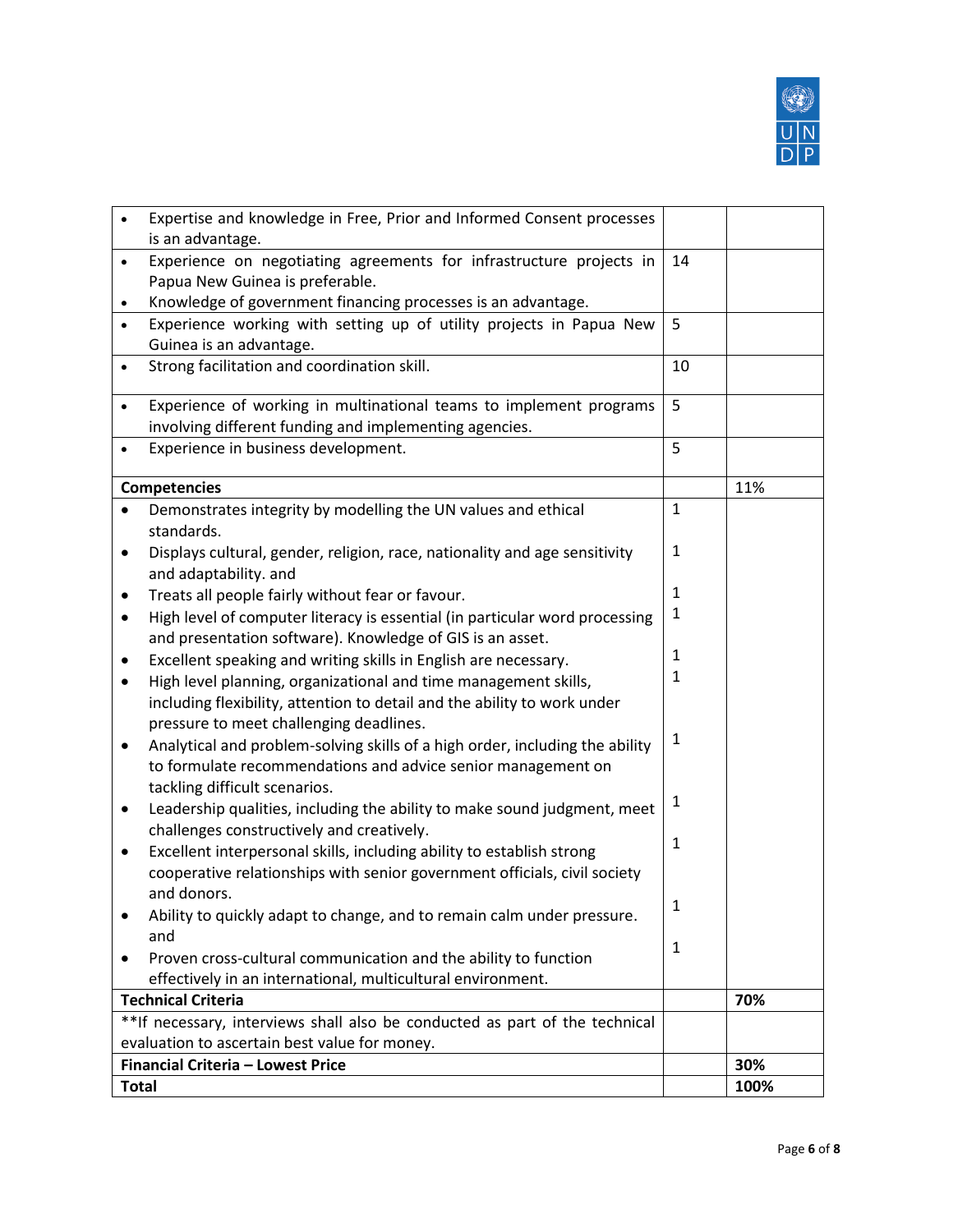

### **Documents to be included when submitting Consultancy Proposals**

The following documents may be requested:

- a) Current curriculum vitae outlining relevant experience.
- b) Three-page statement of how the consultant will deliver the services highlighting methodology and approach.
- c) Price Proposal.
- d) Duly executed **Letter of Confirmation of Interest and Availability** using the template provided by UNDP, which **can be accessed from this** UNDP [PNG Procurement page.](http://www.pacific.undp.org/content/dam/fiji/docs/Procurement/Confirmation-of-Interest-Submission-of-Financial-Proposal-Template.docx) Financial Proposal that indicates the all-inclusive fixed total contract price, supported by a breakdown of costs, as per template provided. If an Offeror is employed by an organization/company/institution, and he/she expects his/her employer to charge a management fee in the process of releasing him/her to UNDP under Reimbursable Loan Agreement (RLA), the Offeror must stipulate that arrangement at this point, and ensure that all such costs are duly incorporated in the financial proposal submitted to UNDP.

#### **Lump-sum contracts**

The financial proposal shall specify a total lump-sum amount, and payment terms around specific and measurable (qualitative and quantitative) deliverables (i.e. whether payments fall in instalments or upon completion of the entire contract). Payments are based upon output, i.e. upon delivery of the services specified in the TOR. In order to assist the requesting unit in the comparison of financial proposals, the financial proposal will include a breakdown of this lump-sum amount (including travel, living expenses, and number of anticipated working days).

### **Travel**

All envisaged travel costs must be included in the financial proposal. This includes all travel to join duty station/repatriation travel. In general, UNDP should not accept travel costs exceeding those of an economy class ticket. Should the IC wish to travel on a higher class he/she should do so using their own resources.

In the case of unforeseeable travel, payment of travel costs including tickets, lodging and terminal expenses should be agreed upon, between the respective business unit and Individual Consultant, prior to travel and will be reimburse

#### **Submission Instructions**

Completed proposals should be submitted to [procurement.png@undp.org](mailto:procurement.png@undp.org), no later than  $01<sup>st</sup>$ February 2022**.** For any clarification regarding this assignment please write to [procurement.pg@undp.org](mailto:procurement.pg@undp.org)